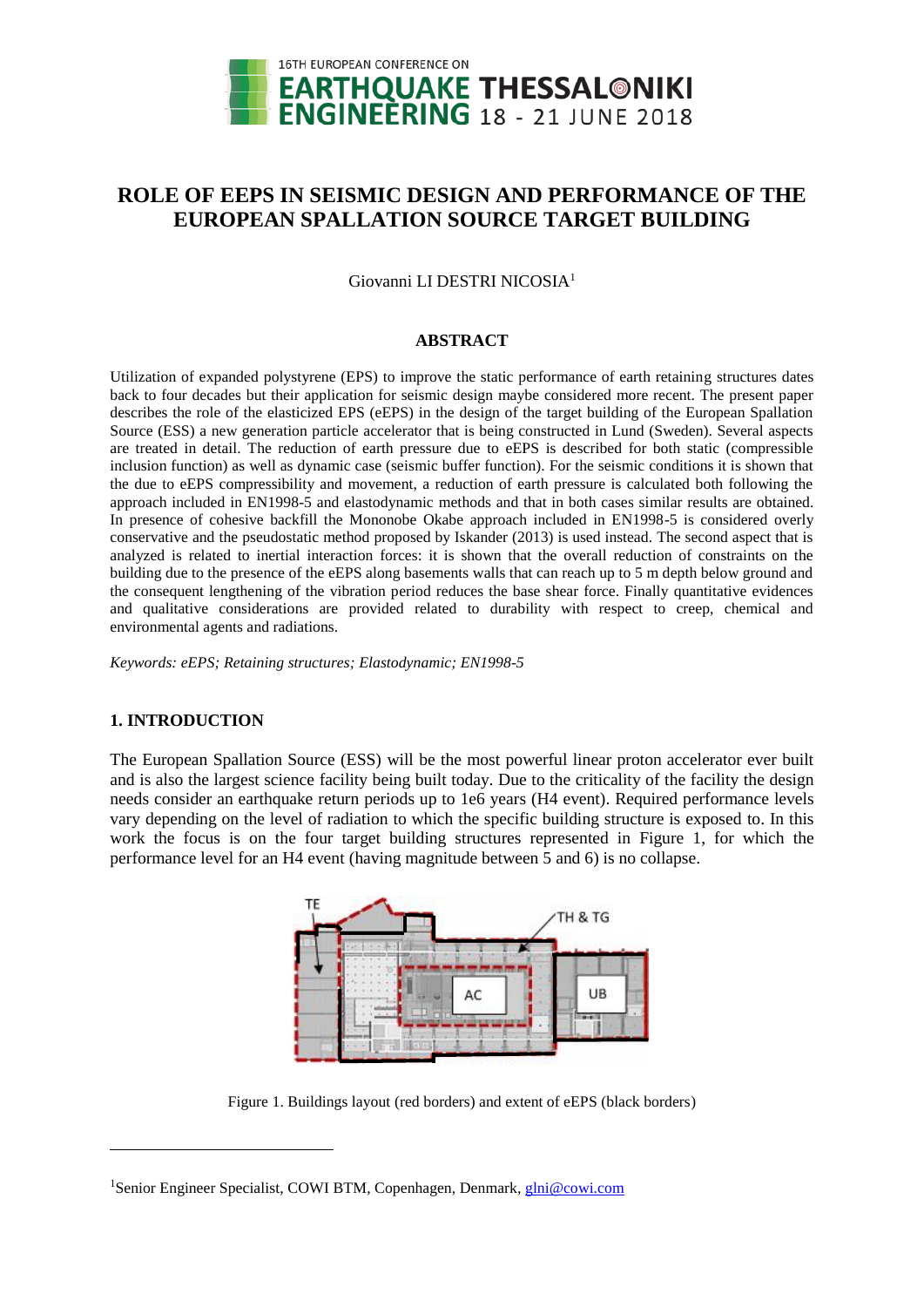Description of the methodology and results of analysis and design for the soil pressure assessment using eEPS at the Utility Building (UB), transport Hall (TH), Technical Gallery (TG) and Target Entrance (TE) is included in the following paragraphs.

## **2. EEPS PROPERTIES**

Elasticized Expanded Polystyrene (eEPS) is EPS that has undergone a uniaxial unloading-reloading cycle, resulting in an extended linear-elastic range for the material in one direction and with a reduced stiffness. Hence with relation to material durability of buried material including decomposition in soil, the eEPS manufacturer (TerraFlex, private communication) assures that eEPS has the same life as expanded polystyrene (EPS). Isochronous strain-stress plots of eEPS as those shown in Figure 2 below show that eEPS stress strain behaviour of the eEPS is loading and duration dependent, with stiffness reducing with increased loading time due to creep. Three subgrade moduli were calculated from three curves to represent SLS (1e4 hours), ULS (1e2 hours) and ALS (rapid loading) load cases.



Figure 2. Stress strain behaviour of eEPS material (GeoTech Systems Corporation, 2003)

Manufacturer specifies that to retain linear elastic behavior of the compressible material, there is a requirement to limit strain below 20% for long term loading hence a strain versus time plot generated from Figure 2 is presented in Figure 3 below. Based on the data in Figure 3 a linear relationship can be assumed between strain and the log of time.

For an upper bound SLS earth pressure equal 17 kPa, found at 5 m depth, it is shown that the strain at 100 yrs (876e3 hours) will not exceed 12  $\frac{6}{2} \times 1.7=20$  % which is the elastic strain limit as stated by the manufacturer.



Figure 3. – Extrapolation of strain time plot for eEPS, stress=10 kPa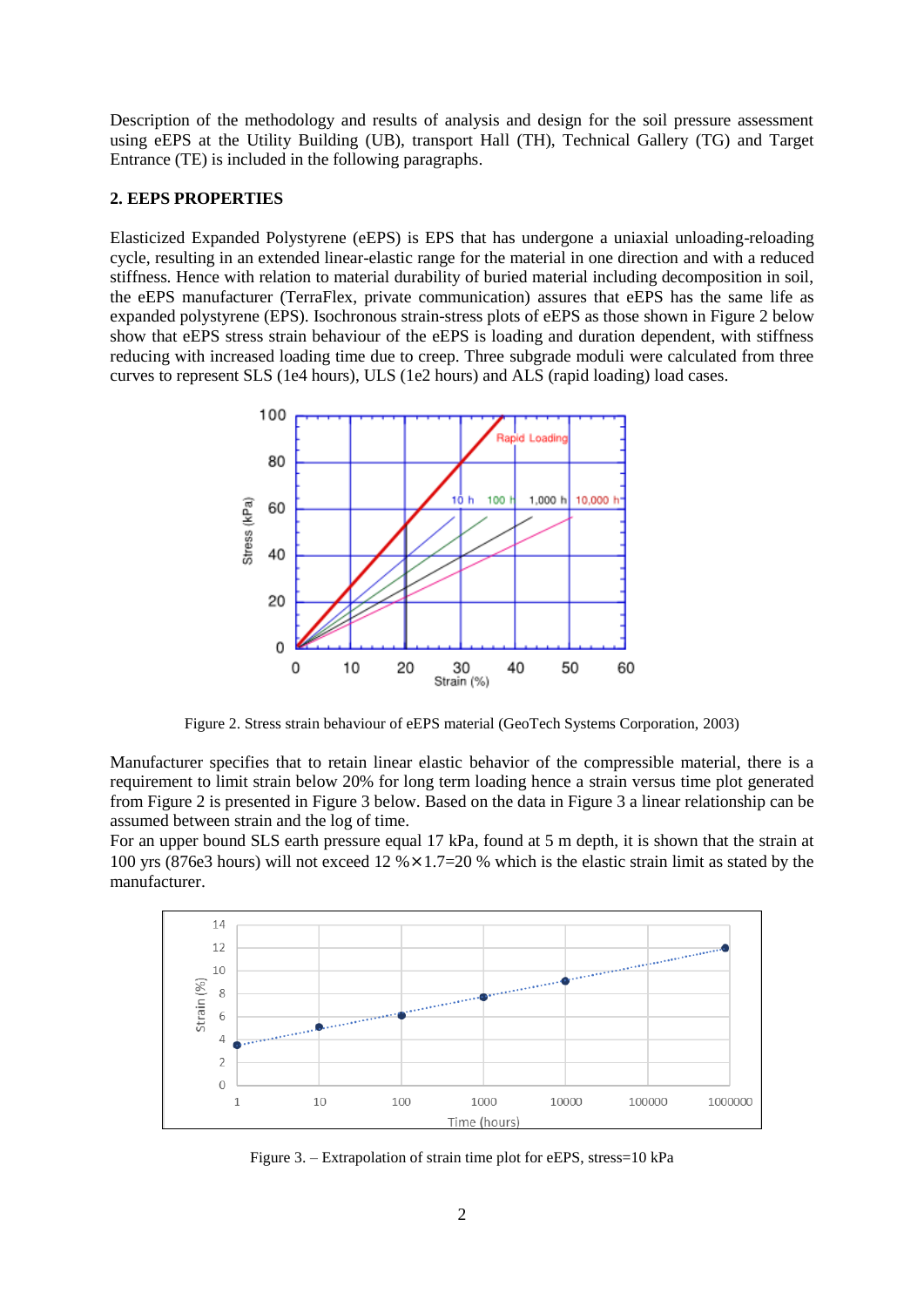With respect to durability of buried material including decomposition in soil mentioned above, Norwegian Public Roads Authorities adopted the use of EPS in road embankments in 1972. A monitoring program has been undertaken over a 40 year period, with results summarized in (Aabøe, 2001) which states that "it may be fair to conclude that no deterioration effects are to be expected from EPS embankments placed in the ground for a normal life cycle of 100 years".

With respect to fire rating, the minimum concrete cover for durability means the basement walls generally have a fire rating of 120 minutes which, as a reference, is considered acceptable for retaining walls supporting lightweight fill in the British Columbia Ministry of Transport and Infrastructure "Supplement to Canadian Highway Design Bridge Code S6-14," (British Columbia Ministry of Transport and Infrastructure, 2016).

## **3. EARTH PRESSURE UNDER STATIC AND DYANAMIC LOADING**

# *3.1 Earth pressure coefficient for static loading and modified EN1998-5 method for dynamic loading*

The low stiffness of the eEPS allows compression under lateral static soil pressures, resulting in the generation of horizontal displacement in the soil and concomitant shear strength mobilization within the retained soil mass (controlled yielding). This function sometimes referred to as compressible inclusion function (Horvarth, J.S., 2010) is shown in Figure 4 with a sketch of the proposed displacement mechanism. For a maximum 5 m basement height at UB building, the 73 mm eEPS/soil displacement (1.4%) has the effect of reducing lateral soil pressures from at rest to active.



Figure 4. – Compressible inclusion methodology

The seismic analysis was undertaken mainly using a pseudo-static approach, where horizontal and vertical seismic effects were considered as a single static force or pressure applied to a soil mass. For seismic loading the deformation of the eEPS material due to lateral soil pressures enables them to function as seismic buffers (Horvarth, J.S., 2010)) leading to a reduction in the seismic pressure which, in this framework, means a reduction in the pseudo-static seismic coefficients that are applied to the system in analysis. This reduction is calculated in accordance with the procedure set out in EN1998-5 which defines

$$
k_h = \alpha \times S_h / r \tag{1}
$$

$$
k_v = \alpha \times S_v / r \tag{2}
$$

Where  $k_h(k_v)$  is the peak horizontal (vertical) seismic coefficient,  $\alpha S_h(\alpha S_v)$  is the horizontal (vertical) Peak Ground Acceleration (PGA) for geotechnical analysis (in g) derived from Site Response Analysis (SRA) and where r is a reduction factor selected based on wall type and allowable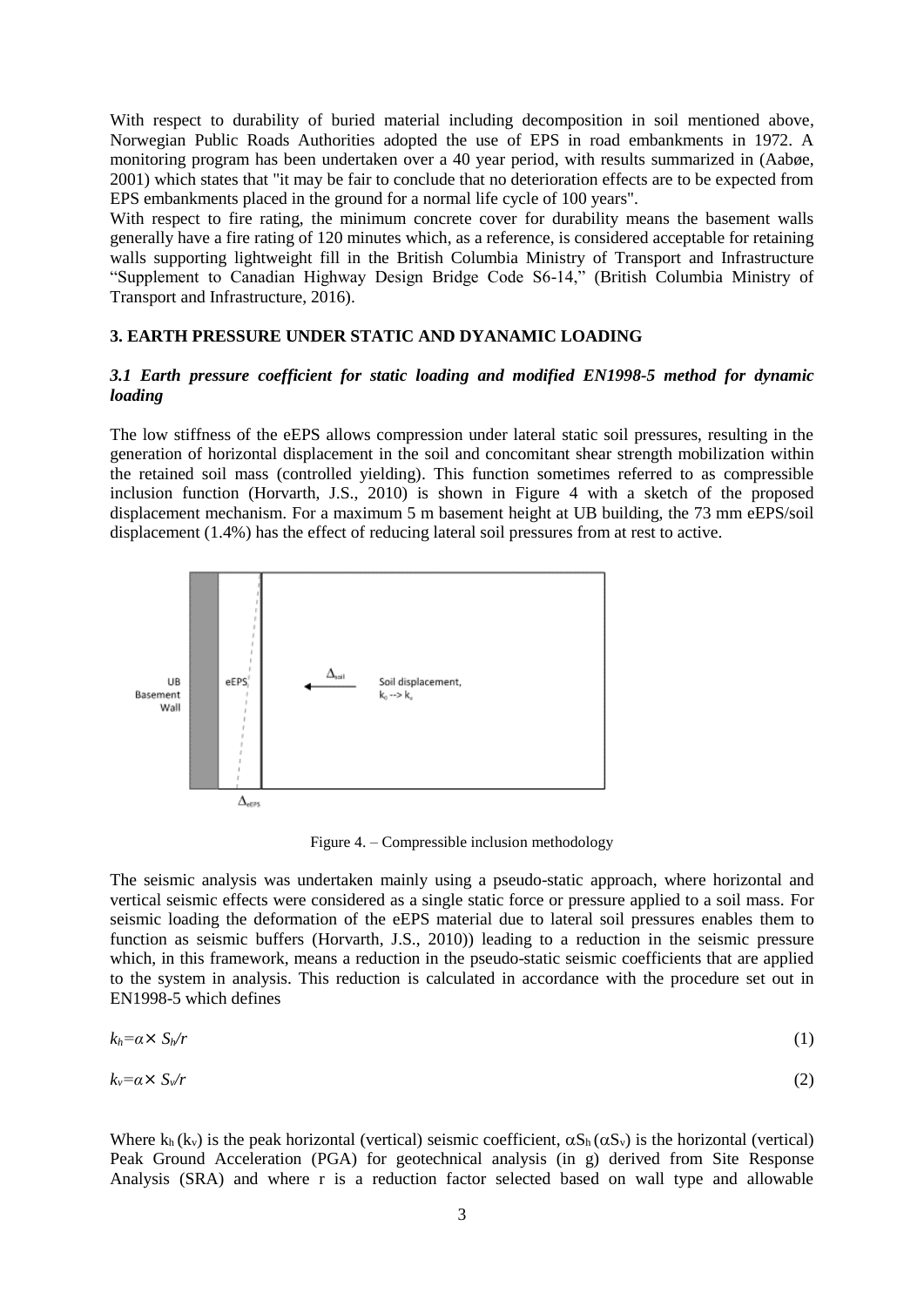displacement (see EN1998-5 Table 7.1 ). Un-factored and factored design PGAs for the target buildings basement walls with eEPS are presented in Table 1 below.

| <b>Direction</b>         | <b>Unfactored</b><br>from SRA, $\alpha$ S | <b>PGA</b> Reduction<br>factor, r | <b>Factored PGA,</b><br>$\alpha S/r$ |
|--------------------------|-------------------------------------------|-----------------------------------|--------------------------------------|
| Horizontal, $h = 0.73$ g |                                           |                                   | $0.37$ g                             |
| Vertical, <i>v</i>       | 0.33g                                     |                                   | $0.17$ g                             |

Table 1. Un-factored and factored design PGA.

The allowable displacement required to use the (maximum) reduction factor of 2 is calculated as:  $S_r=300\times\alpha\times S_h$  (mm)=219 mm. This amount of compression of the eEPS is acceptable for short term loading hence the target buildings basement walls can be designed allowing the use of the largest PGA reduction factor, r=2.

The Mononobe-Okabe (Okabe, 1924; Mononobe and Matsuo1929, 1932) method for calculating seismic earth pressures for a flexible wall is referred to in Eurocode 8. This method is considered overly conservative for this site as it applies to cohesionless materials only. To account for the cohesion in the clay backfill, an alternative method was adopted for calculating the dynamic lateral earth pressure.

The alternative method employed was the procedure set out in Iskander et al. (2013). A Mathcad calculation sheet was set up to perform the calculation for the seismic lateral earth pressure coefficients and corresponding earth pressure and thrust.

Consistently with the linear pressure distribution case with no tension crack presented in the Iskander paper [8], a triangular seismic soil pressure distribution was assumed.

The Iskander based parameters influencing the calculated seismic pressure are the soil-wall friction angle,  $\alpha$ , and the seismic lateral earth pressure coefficient,  $k_{ae}$ . Both parameters are calculated as a function of the maximum wall height.

The values of  $k_{ae}$  and  $\alpha$  relating to a maximum retained height of 5m (at UB) were selected as design values therefore any basement wall heights below this would have a conservative estimate of seismic lateral soil pressure. For depths greater than 5m below ground level, strain is expected to exceed 20% therefore some plastic behaviour of the eEPS is expected. However this case occurs only in a limited area below the corner of the base slab at the UB lift pit and cannot have any relevant effects on the structural response.

### *3.2 Comparison between modified EN-1998 5 method and elastodynamic methods*

A parallel, alternative, calculation was undertaken for the UB wall using the elastodynamic method outlined Psaropoulos et al. (2005) to check the modified EN-1998 5 seismic pressures.

This elastodynamic method considers an un-reduced PGA  $(\alpha_0)$  at wall base and accounts for the rotational relative wall/soil stiffness  $(d_0)$  and for the translational relative wall/soil stiffness  $(d_w)$  [7]. For the determination of  $d_{\theta}$  as suggested by (Horvath, 1998) the methods were applied assuming that pressures generated due to the rotational displacement of a wall rotating around the base are equivalent to pressures generated due to the linear displacement (compression) of eEPS due to soil pressured. Similarly was assumed considering a translational displacement for the determination of  $d<sub>W</sub>$ . The maximum values considered by [7] for  $d_{\theta}$  and  $d_{\theta}$  are lower than the ones calculated and provide a safe (upper bound) estimate of the wall pressure.

For the case of a 5m wall at UB it is observed that while the (modified) EN1998-5 estimate of the maximum pressure with r equal 2 is 34 kPa, for Psaropoulos et al 2005, assuming  $\alpha_0$  equal to the PGA at bedrock it is approximately 17+14=31 kPa. Moreover in both cases a similar shape (triangular) of soil pressure distribution is obtained.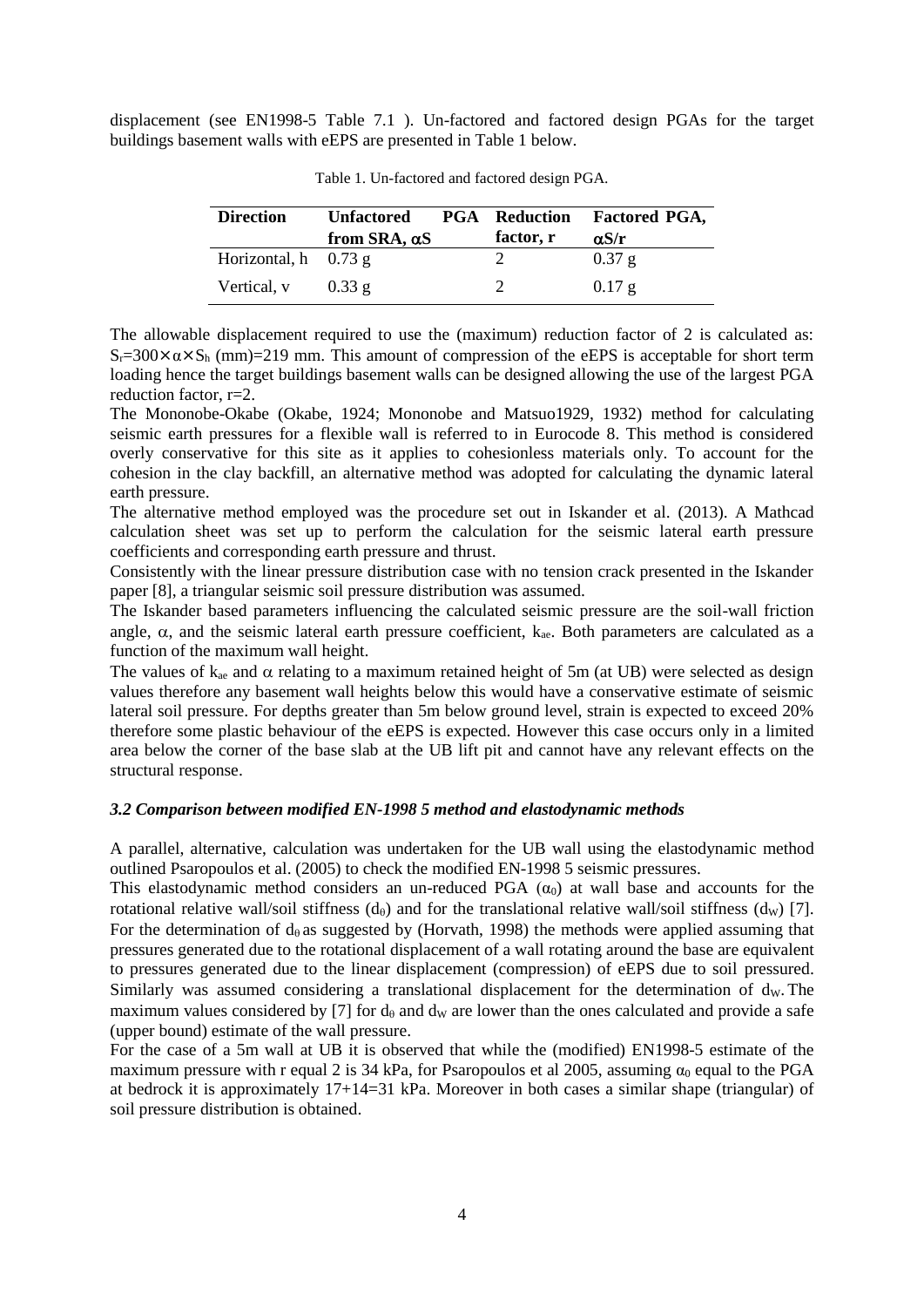## **4. BENEFICIAL EFFECTS ON OVERALL SEISMIC RESPONSE**

As an illustrative example the TH and TG buildings only are considered below. The contribution of the compressible fill material for the overall lateral foundation stiffness depends on the direction of motion of the building. For instance, compressible fill material installed along the East walls is active when the motion of the building is eastwards only. The compressible eEPS fill subgrade modulus is  $k_{cf}$  $= 0.5$  MN/m<sup>3</sup> is obtained as the ratio between the soil pressure divided by the expected displacement.

Knowing the number of 120 mm diameter and 180 mm diameter steel core piles supporting the TH & TG buildings and knowing the (upper bound) value of their dynamic stiffness (Li Destri Nicosia et. al, 2017) a total stiffness of 2853 MN/m is found.

The ratio of the compressible fill stiffness to the total lateral stiffness due to SC piles considering the most unfavourable motion (towards North) results in a ratio of  $220.59 \times 0.5 / 2853 = 0.039$  which is less than 4%. Therefore, it may be concluded that the dynamic properties of the structural components of target building are only marginally affected by the consideration of the additional stiffness due to the compressible fill material. In fact, the increase of vibration periods of modes dominated by foundation response is maximum  $\sqrt{1.04} \approx 2.0\%$  from which marginal increase of inertia demand is expected.

Considering that the in situ soil and the backfill comprise approximately 10 m of hard clay till overlaying bedrock if eEPS was not used the subgrade modulus would increase drastically. Considering a 15 mm displacement (obtained neglecting soil constraint on basement walls) based on Eurocode7 (Figure C3) an approximate estimate subgrade modulus is  $6.5$  MN/m<sup>3</sup>, a 13 fold increase which would imply a 52% increase in stiffness and a 23% increase in vibration period with a very significant increase in inertial forces and base shear.

## **5. CONCLUSIONS**

The present study describes the main advantages of using eEPS for seismic design of earth retaining structures, based on a recent seismic design experience of the ESS project. where an innovative use of eEPS was carried out. Provision of Eurocode 8 Part 5 are shown to be conservative compared to a recent solution for active earth pressure under seismic loading proposed by Iskander et al. (2013). Comparison of earth pressure estimated by mean of the elastodynamic solution proposed by Psarropoulos et al. (2005) shows that agreement is obtained for conservative values of rotational and translational relative wall/soil stiffness. Although this is expected as Eurocode 8 Parts 5 does not specifically address the effect of compressible fill, it also shows that Eurocode 8 Parts 5 is conservative also on this respect and that the coefficient r for eEPS applications could be even higher. Finally it is shown that in presence of very stiff soil the structural period lengthening effect of the eEPS can be very relevant.

## **6. REFERENCES**

Aabøe R., Frydenlund T. E, 2011, "40 years of experience with the use of EPS Geofoam blocks in road construction", International conference EPS 2011 Geofoam Blocks in Construction Applications, June, Lillestrøm, Norway.

British Columbia Ministry of Transport and Infrastructure, "Supplement to Canadian Highway Design Bridge Code S6-14," 2016

European Committee for Standardization, "Eurocode 7: Geotechnical design - Part 1: General rules," European Committee for Standardization, 2005.

European Committee for Standardization, "Eurocode 8: Design of structures for earthquake resistance – Part 5: Foundations, retaining structures and geotechnical aspects," European Committee for Standardization, 2004

GeoTech Systems Corporation, GeoTech Systems Corporation, 31 08 2003. [Online]. Available: http://www.geosyscorp.com/noframes/technical/terraflexdocs.htm. [Accessed 03 2017].

Horvath J. Lateral pressure reduction on earth-retaining structures using geofoams: correcting some misunderstandings. ASCE Earth Retention Conference 3 2010: 862-869. DOI: 10.1061/41128(384)86.